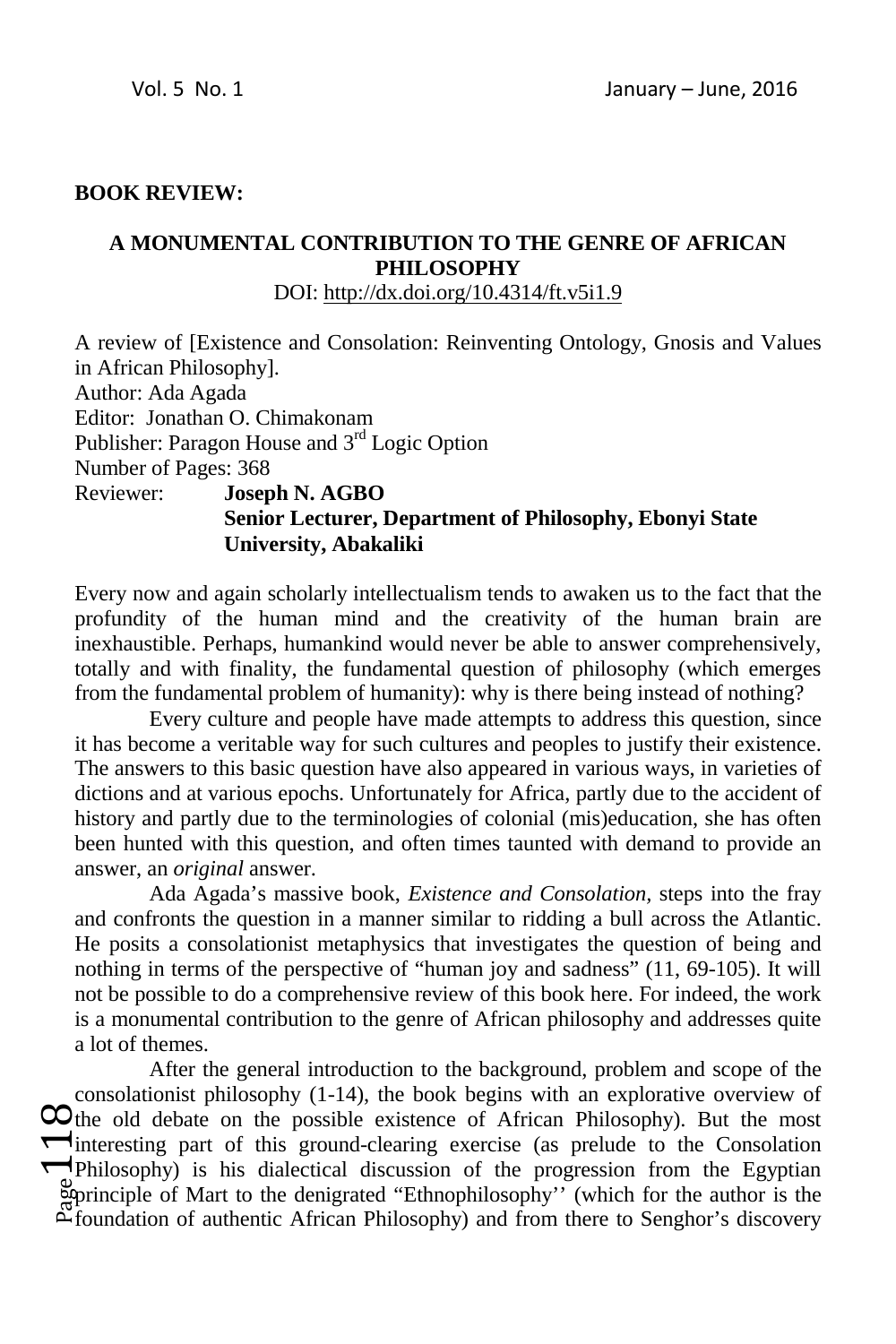of the distinction between Black Emotionality and White Rationality up till the Rationalism of Asouzu (31-65).

 Interestingly, the book's consolationalist philosophy is arrived at by the positing of the doctrine of mood as an emergent from the dialectical interaction between rationality and emotionality (100-105). As noted earlier, the author's intention is to provide an original and authentic philosophy that would tackle the fundamental question of existence, and it requires that such a philosophy must address this problem from an original and true African perspective.

 Agada's book occupies a pride of place because of its many themes addressed with the consolationist metaphysics and its doctrine of mood. Ever since the "Great Debate" on the existence or non-existence of African philosophy broke out in the 1970s and seemed to have reached a final settlement when the denialists could no longer sustain their logic, no work has appeared and attempted to weave several issues together and glue them with a doctrine.

 Innocent Asouzu's Ibuanyidanda (Complementary) philosophies (2004; 2007; and 2013) as well as Mogobe Ramose's Ubuntu Philosophy (2005) have made progress in this direction. However, Agada's consolationist philosophy makes a more daring and massive attempt. Although the general editor of the book, the dedicated and path-finding logician of philosophy in Africa, Jonathan Chimakonam, has correctly observed in his "Foreword" (xii- xxi) to the book, that Agada is not the first to employ the term 'consolation' in philosophical analysis, we need must note that the way consolation is employed in the work is genuine and to an extent, original. As a metaphysical doctrine, consolationism addresses God and his existence, science, freedom, knowledge, theodicy, fatalism, the world, nature, existence, creationism, evolutionism, dialectics, power, logic, proof, justification, skepticism, humanity, individuality, community, the existence of the Other, language, communication, morality, life, relativism, death, immortality, comparative philosophy, et cetera . The implication of the variety of these themes is that - anyone who wants to do more than a general review can only select a part of the book to review for it would not be a mere hyperbole to say that each chapter is another book on its own.

The importance of the book is made manifest by the fact that it won the 2015 CHOICE outstanding Academic title Award, of the American Library Association. My interest in this book is on the fact that it seeks to investigate, from an African background, the fundamental question of philosophy (and of reality): "why is there something instead of nothing?" The work equally acknowledges the place of Heidegger in raising this question to the level of universality. Another reason for my interest in this book is its focus on human community (177-193). This is where my

**O** personal bias will be betrayed.<br>
There would not be t<br>
dunderlying and expressing the<br>
gas a philosophy that seeks orig<br>
deculturally determined from by There would not be time here to examine the basis, nature and principles underlying and expressing the consolationist philosophy but we hasten to say that it  $\frac{80}{20}$  is a philosophy that seeks originality, rigor and universality of whatever has been  $\tilde{\alpha}$  culturally determined from, by and within the African context (22-23). Accordingly, the work avers: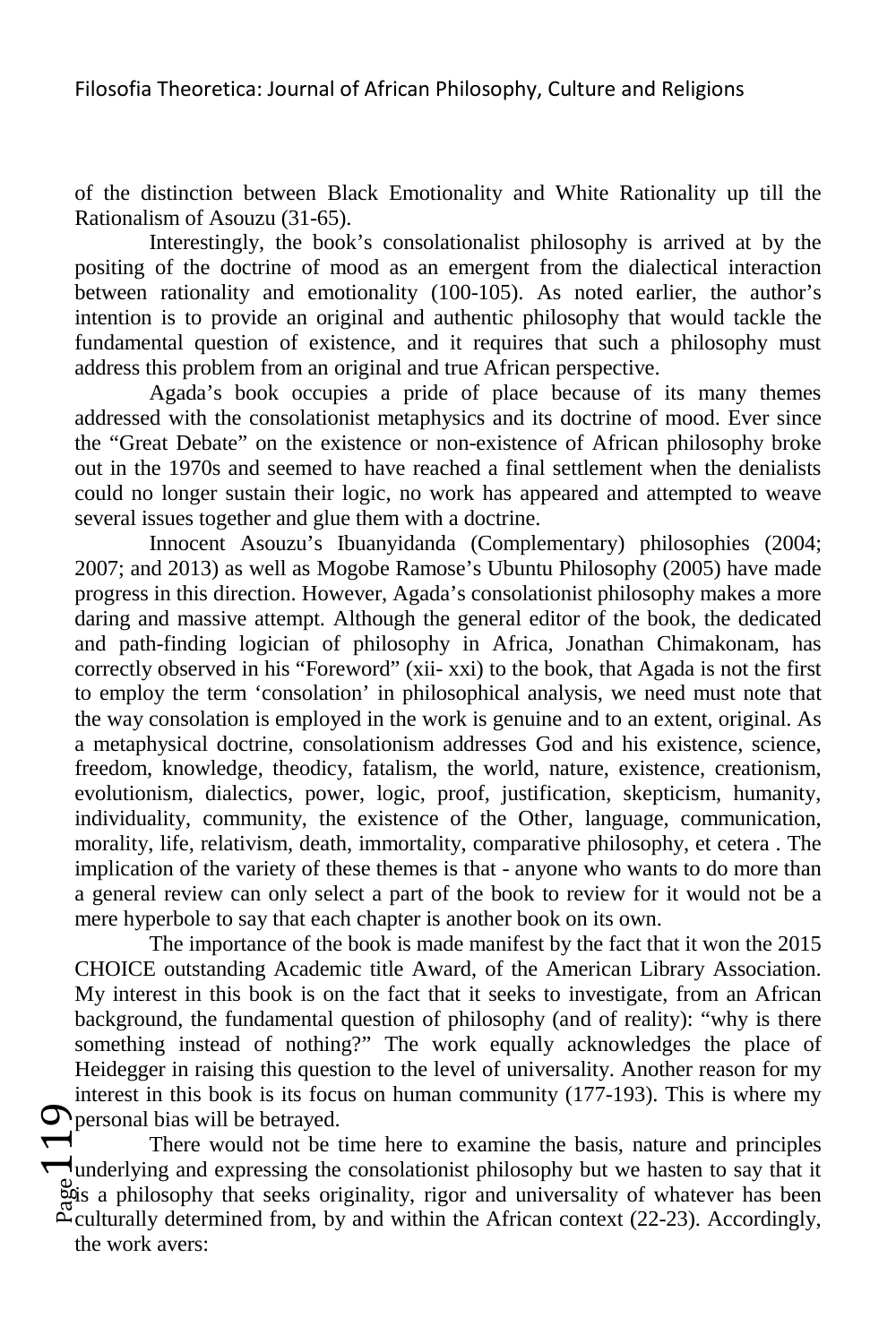Unlike Ethnophilosophy which is particular, our consolation philosophy, can provide us with the moral tool that would enable us to transcend particular limitations and arrive at truly universal values in its commitment to an elevated concept of humanity on the ground of the necessity of consolation, we speak of humanity, not just the African, the Westerner or the Easterner while Ethnophilosophy favors balkanization, with its obvious obsession with the narrow ethnic group, consolation philosophy seeks the reconciliation of group loyalty with the concerns of humanity, without discarding particular values. (32)

But what makes a philosophy universal? Is it when it is universalized or when it is in principle universalizable? If the former, does it not become an arbitrary activity that would depend on who is "doing" the "universalizing" and if the latter (when it is universalizable) how can it be transformed from the potential state of being universalizable to being universalized in actuality? At this point, all universalists usually return to where they began.

Having briefly looked at some of the prevailing (and then main) issues of the book, we must quickly move to chapter 8 titled "The Human Community" (177-193). This chapter has a bearing on our own investigation since it not only discusses the problem of the existence of the other, but equally that of the relationship between the individual and the community.

The work argues that western philosophy has had to grapple with the genuine problem of the existence of "my brother" because there has been an age long attempt to "prove" that existence when what can be achieved is a justification (177- 178). As it is said, "a healthy mind does not demand for a proof of the existence of the other mind, it is enough that we seek to justify our own existence and the existence of others by creating positive values that unite the human community in which every neighbor is a brother and sister" (177-178).

From the stand point of consolationist philosophy, the faith in the existence of the external world is buoyed by the fact that the existence of my brother (the other) is the justification of one's own existence. Thus, it is argued that "the factual necessity of my brothers' existence makes him a being for others. He is the contribution for the existence of the one who stares at him" (179).

The book argues that because the demand for proof searches for certainty and exactness which is not realizable, the demand for justification is necessary and they are time realizable. The book seeks to "call upon consolationist metaphysics to help us construct an optimistic philosophy of inter-subjective interaction" (183).

 $\Omega_{\text{gen}}^{\text{out}}$ The book hypothesizes that language was the class instrument for this constructions, and says that "language was born as the mind's outpouring of the despair inhering in the intellect, the emergence of the language announced a friendly intention of one to the other" (185). The capacity as or ability of language to play this role on the author's analysis of the relationship between solipsism, fatalism, optimism and especially the idea of mood, for him: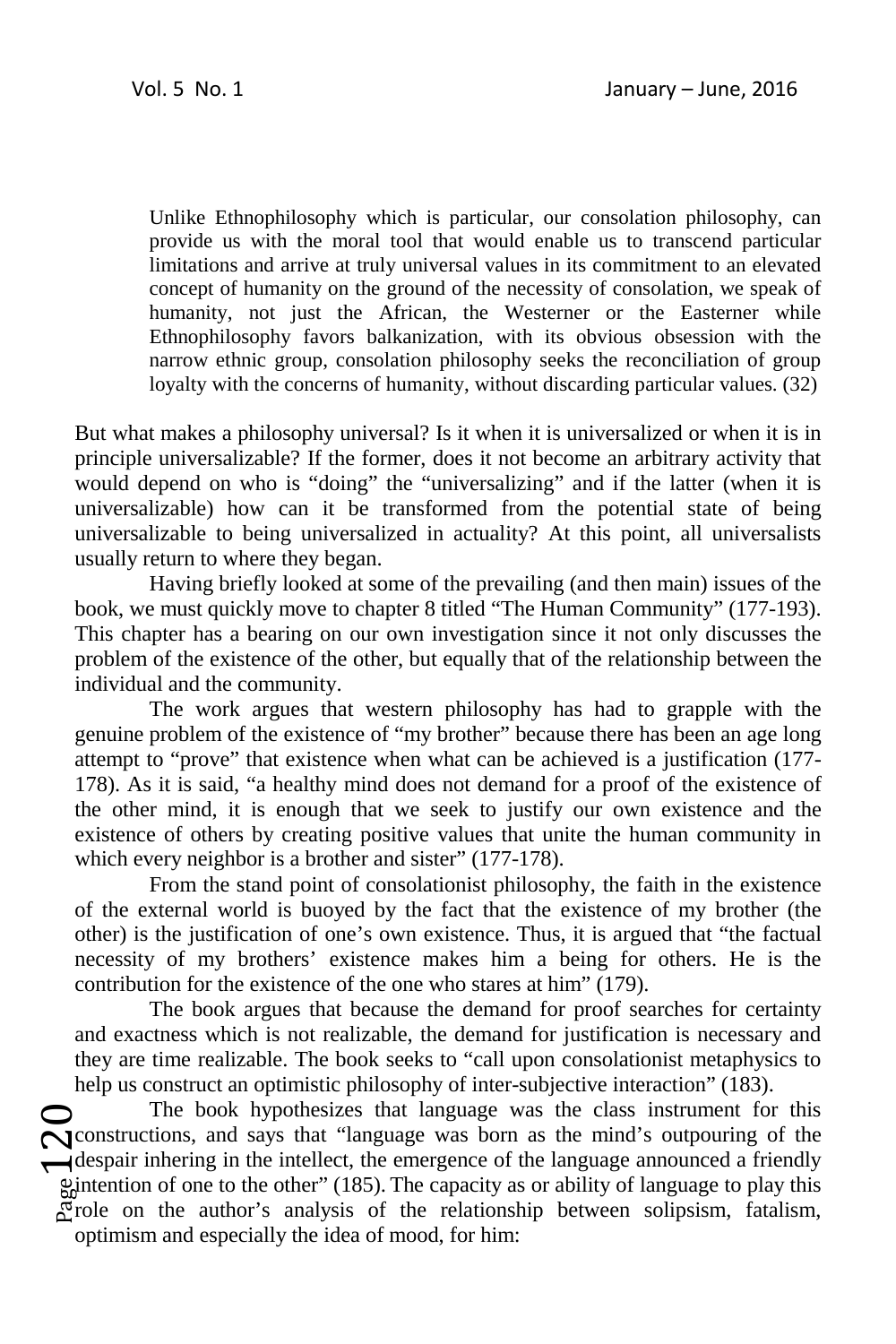While Sartre's existentialism started with pessimism and extended with pessimism, our consolationist perspective started with pessimism and ended with optimism. This was possible for us because we pushed pessimism through immanent ontology to transcendental metaphysics. Tragedy is a reality and so pessimism is justified. But such a really too, is consolation. Thanks to the reality of consolation, optimism makes its appearance as a consequence of the dialectic of mood, the passage of cosmic fear in the mind from the sadness of the intellect (despair) to the joy of the intellect (love). (188)

It is from the above analysis that the author justifies the existence of the human community which is the space and time where solipsism becomes discredited and the existence of "my brother" is thus, justified. Following from this, the author avers that: "It is true that the individual is prior to the community, yet the community is superior to the individual" (188). Individuality, as the defining feature of the individual person, would be meaningless without the community in an obvious swipe at those who treat individuality as though it has no bearing at all on anything except what other individuals think or do, the author asks: "if social freedom is predicated on individuality, as proponents of the atomization of society claim, why does the same individual appeal to the community to help in the realization of this joy, way of being born and bred within the family, the beginning of the community…?" (199).

In answering this question, the author's position is that this appeal by the individual is inevitable because his/her freedom is an illusion. The claims of exaggerated individuality however, occur when the larger community becomes unjust and tyrannical. Yet whatever comes from the community to the individual, whether positive or negative, would always be what individuals interactively injected into that community.

We agree with the author that the community is the dearth of the solipsism because the community since it is not an individual need to be a sort of "appeal court" where the contradictions of existence, the dialectical interaction between joy and sadness, is resolved by the metaphysics of consolation. For indeed: "Being composed of more than one individual, the community cannot be less than the individual. The freedom of the individual is no more important than the stability of the community" (191).

 $\sum_{\substack{\text{gen} \ \text{ghe}}}\n\frac{\text{ga}}{\text{g}}$ We are worried by the fact that the book sees philosophy as something that we "do" or "form" for the purpose of what can be loosely called "universal approval". Of course, this "approval" rises to highest degree and perhaps obtains its garlands when it is provided by the "celebrated" philosophical systems and institutions from the west. This desire and hope for universal acceptance always run counter to what the author says about the Placid Tempel's inauguration of what has been denigrated as "Ethnophilosophy". Agada says that the excitement generated by Tempel's *Bantu Philosophy* seemed to have been somehow "exaggerated" because "it seemed to be making a big deal of something that should have been taken for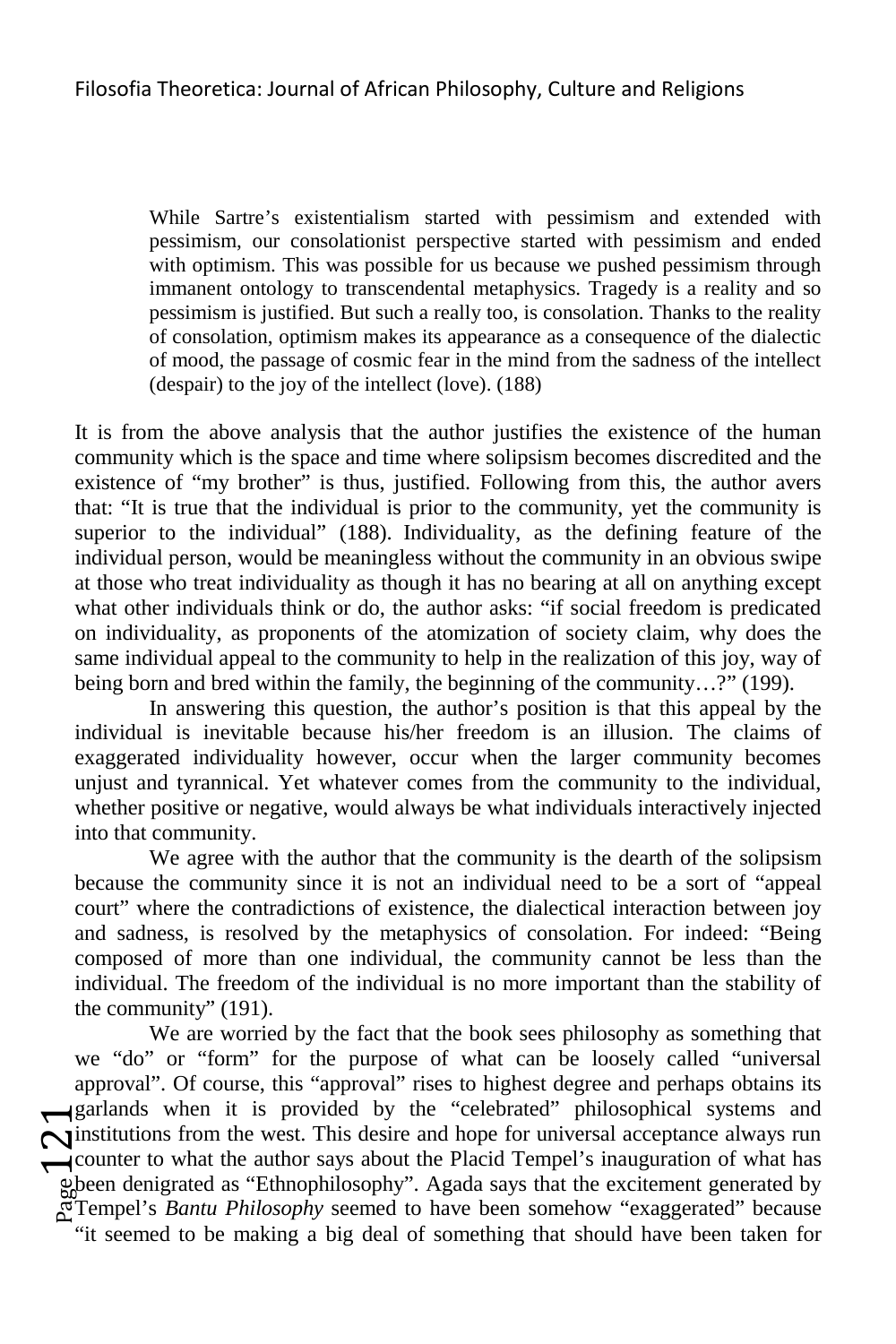granted, the fact that as long as a people exist and share in humanity, they would produce philosophers, for they would have to justify their existence" (17).

Yet, in spite of this obvious truthful observation, that every people who share in humanity must have philosophers, the author continues in the "spirit" of philosophy as something that is either "done" or "made", delivers the *coup degrace* when he says that:

It is agreed that the only way an African can earn the appellation "philosopher" and then the hallowed title "African philosopher" is to make an original contribution to philosophy. Until this contribution is made, the African traversing the terrain of western philosophy remains a scholar; the dignified term for an intellectual license to plagiarize. Until African thinkers discharge their intellectual debt to philosophy, by making this original contribution, the world will not take African philosophy seriously. (31)

The world talks about "African philosophy in the strict and most proper sense" and argues that it is just beginning to emerge "in the aftermath of Innocent Asouzu's work" and then a grand distinction is made between "Ethnophilosophy as merely the foundation of African philosophy" and "African philosophy itself".

What should concern Agada's readers could be couched in the form of questions: who and where was this "agreement" for what should not be African philosophy made? What does it mean to "make original contribution"? What kind of original contribution can an African philosopher make with an alien language, especially when we realize that we think with concepts with institutionalized meaning? When would Africans stop "writing" philosophical works for approval and judgment by the West and East and start writing what should or could be appreciated by anyone or any culture that so wishes? How can philosophy be the exclusive possibility of all human cultures yet "African philosophy itself" began to emerge from Asouzu, who is not up to 100 years yet? Does it mean that Africans of yore were not able to justify their existence until recently? Are all the concepts used in "formulating" the idea of "consolation philosophy" so original, so new as to warrant the claim that consolation philosophy is the authentic African philosophy?

 $\sum_{\substack{\text{gen} \ \text{g} \ \text{g} \ \text{in} \ \mathbb{Z}}}^{\text{the}}$ Agada's discussion of "community" and his subsequent view that freedom is an illusion because "I cannot be free if I cannot sustain my action in the face of external impediment" requires elaborate attention, which context and space render unfeasible here. Agada's claim that the human "community does not bestow any new moral nature on the individual consciousness; the community serves to guide only the moral consciousness, to improve it or to pervert it" may be true but not in  $\sum$ entirety, especially when it is recognized that the individual is the creator, as a being with others, of any community that is preceded by the adjective "human".

Therefore, this book is a must read for all those who have been or will be interested in the future and progress of African philosophy. Like all great works anyone who wants to do a thorough analysis of the book can only approach it from